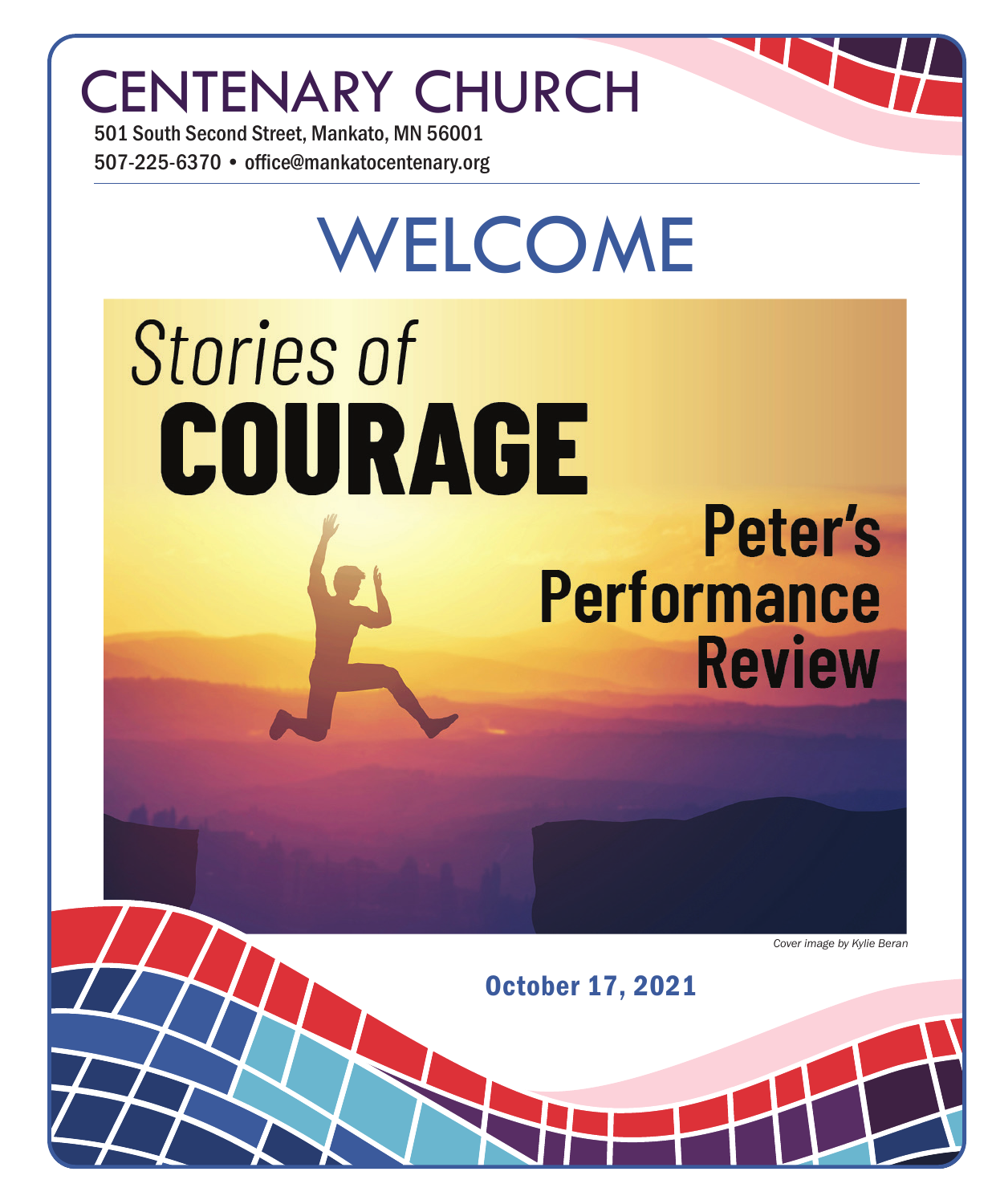### Everyone Is Welcome

We are glad that you are here and invite you to fill out the Connect Card that is in your bulletin. Please note the prayer requests and connections opportunities on the back of the card. Completed Connect Cards may be placed in the offering plate as you leave today.

Join us for coffee and donuts after the service.

Centenary United Methodist Church is a member of the Reconciling Ministries Network. Centenary has made a commitment to intersectional LGBTQ justice, and affirms that everyone is beloved and celebrated in our ministry.

### **Announcements**

**Zoom Social Hour** Are you missing social contact with friends from church? Two Wednesdays per month we will gather via Zoom and visit with others from Centenary. Some people tried this format after worship when we were all worshipping virtually and we found it fed our souls. Please join us via Zoom on the first and third Wednesdays of each month at 5:30 p.m. We will meet next on October 20th. Questions please call: Carla Frederick 507-381- 4159 or email at carlafred925@gmail.com Join the Zoom Meeting at https://us02web.zoom.us/j/83468708127 Meeting ID: 834 6870 8127 Or call (312) 626-6799, 83468708127#

#### Sunday Morning Opportunities We

are always looking for welcoming people to assist us in greeting, gathering, and guiding. Interested in helping? Contacts: Greeters: Brenda Allen,

brendajeanallen@gmail.com Ushers: Brian Frederick,

bjfrederick65@gmail.com Coffee & Donuts: Carla Frederick, carlafred925@gmail.com

Pfeffer Card Shower On October 20th, Jim and Neva Pfeffer will be celebrating 65 years of marriage. If you would like to send them a card, their address is: Jim & Neva Pfeffer 300 Diamond Creek Road Mankato, MN 56001

#### **Adult Class with Pastor Michelle Join**

Pastor Michelle and others on Wednesday nights at 6:30 p.m. via zoom for a class called "Embodied: Scriptural and Theological Perspectives on the Bodies of Humans and of the Earth." Sign up by contacting Pastor Michelle at Michelle@MankatoCentenary.org or Join the Zoom Meeting at https://us02web.zoom.us/j/85914353655 Meeting ID: 859 1435 3655 Or call: (312) 626-6799, 85914353655#

#### Connections Shelter Fundraiser

Join Centenary's Youth as they form a team to participate in the Walk in Their Shoes: Scavenger Hunt Event on October 23rd, 10:00 a.m. - noon. To participate, email Lydia at Lydia@MankatoCentenary.org.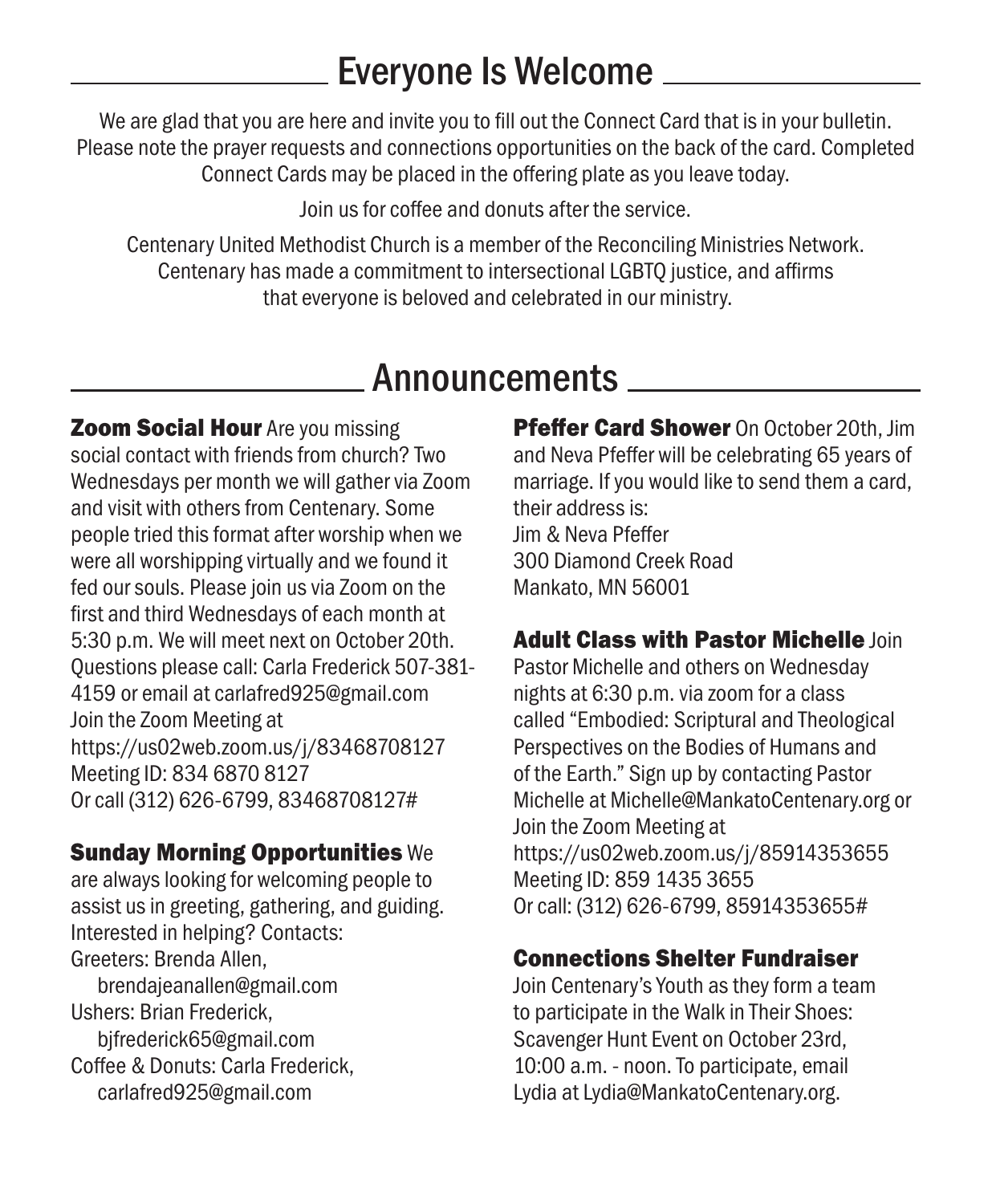### Order of Service

*Ask an usher for assistance with hearing devices and large print bulletins.*

Prelude *Kristy Gilberts*

Welcome & Announcements

Prayers of the People

Opening Song Christians, We Have Met to Worship *Arr. Hayes*

#### Children's Time

#### Lord's Prayer

Our Father, who art in heaven, hallowed be thy name. Thy kingdom come, thy will be done, on earth as it is in heaven. Give us this day our daily bread. And forgive us our trespasses, as we forgive those who trespass against us. And lead us not into temptation, but deliver us from evil. For thine is the kingdom, and the power, and the glory forever. Amen.

#### Unison Prayer

God of fierce courage and gentle words, we struggle with feedback and criticism. It is so hard to not hear these as shaming or attacking. When we try something new, when we take a stand, when we step ahead or reach out, it is hard to hear that we could have done it differently, or better, or not at all. Like Peter with Jesus, we need courage not just to act but to learn to grow. Give us bravery to hear feedback, give us wisdom to know when we should pay attention, and give us the clarity to know when we can set it aside. Most of all, God, remind us that we are loved and cherished, and that you have made us for great things. Amen.

**Special Music** Frading My Sorrows **Evans** *Evans* A Reading From Matthew 16:13-20 Sermon Stories of Courage: Sermon Rev. Michelle Peter's Performance Review **Franch Hargrave Closing Hymn** I'm So Glad Jesus Lifted Me *African American spiritual* **Benediction** Postlude I'm So Glad Jesus Lifted Me *African American spiritual*